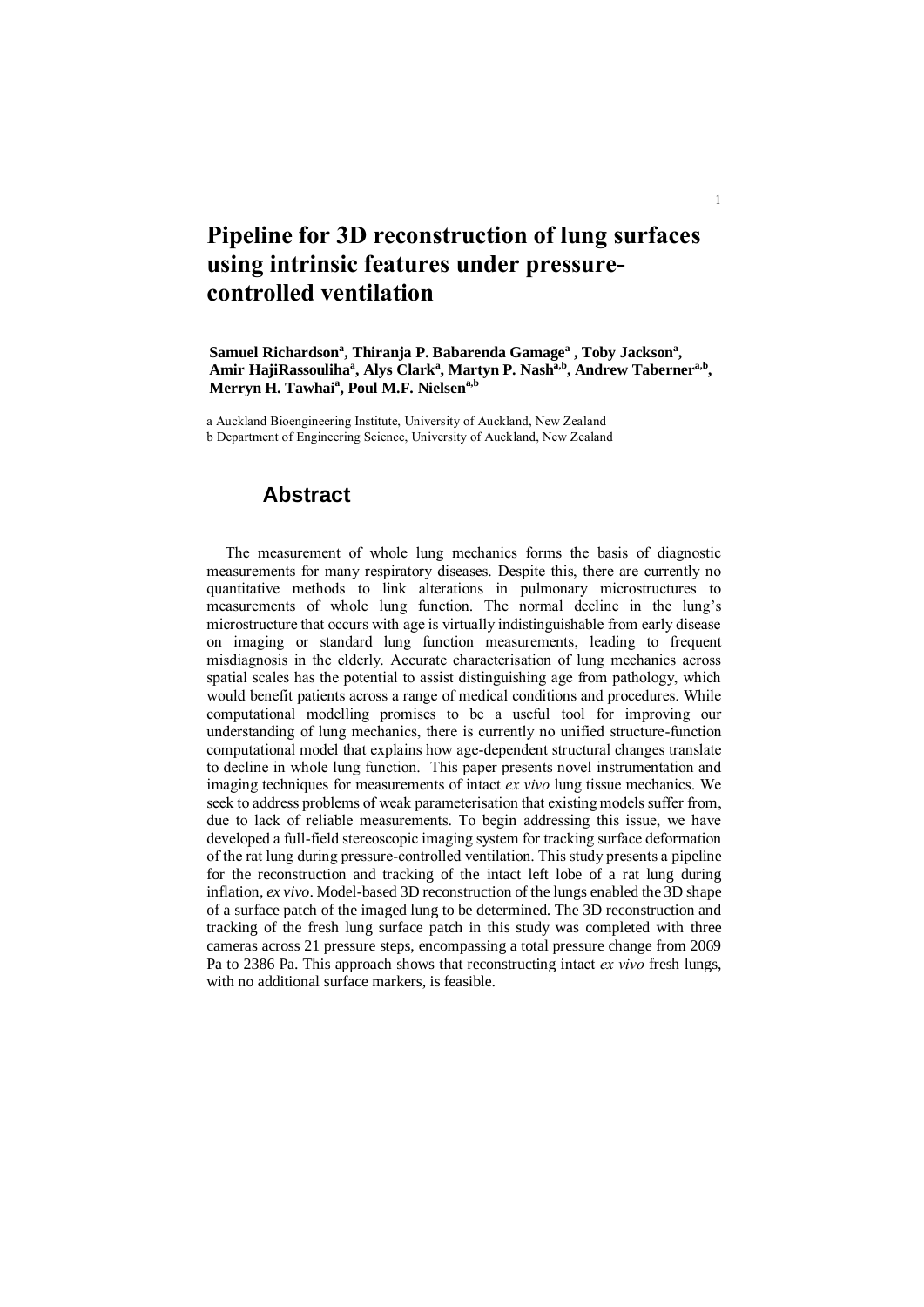## **1. Introduction**

Despite the importance of the lungs in delivering oxygen to the body, aspects of their mechanics remain poorly understood [1]. A key reason for this is that any disruption of the lung structure results in a change in the mechanical response of the tissue, making traditional mechanical testing poorly suited to investigating lung tissue [2]. Many studies have attempted to characterise the mechanics of lung tissues, however, it was not until the middle-to-late 20th century that respiratory mechanics began to be studied as a separate field, and it was during this time that the majority of our understanding was developed [3, 4]. Despite advances in imaging technologies, fundamental questions concerning key processes that occur in the lungs remain unanswered. For example, there is no unifying theory for alveolar dynamics and recruitment during respiration. It remains unclear if the alveoli expand isotropically, heterogeneously, or by a combination of both [5]. This has been debated in the literature, with consensus being hindered by difficulties in imaging the small and constantly moving alveoli during respiration.

Computational modelling may prove to be a useful tool for improving our understanding of lung mechanics, and several computational models have been proposed for the mechanics of lung tissue. However, there is currently no unified structure-function computational model that explains how age-dependent structural changes translate to decline in whole lung function. Existing models suffer from weak parameterisation due to lack of available data. In this study, we designed a real-time full field stereoscopic imaging system for tracking lung surface deformation under pressure-controlled inflation. This system will enable us to acquire rich, accurate, robust, and previously unavailable physiological data on lung tissue mechanics from whole rat lungs, that can ultimately be used to parameterise computational models of lung mechanics.

## **2. Methodology**

### **2.1 Lung Ventilation**

Fresh post-mortem lungs were acquired from female  $(350 \pm 50)$  g Sprague-Dawley rats, after the animals were sacrificed following separate experimental studies that did not involve the chest cavity. The Sprague-Dawley strain was chosen for two key reasons: similarities to humans in alveolar air-space enlargement with age  $[6]$ ; and their relatively large alveoli  $(\sim 90 \,\mu m)$  diameter)  $[6]$  compared with lung size  $(\sim 20 \text{ mL})$ . A cannulated rat lung is shown in Fig 1.

A CompactRio (National Instruments) based real time pressure control system was developed to control the inflation of the lungs. A syringe pump enabled real time pressure control, with volume and pressure resolutions of  $\pm$ 5 ul and  $\pm$ 5 Pa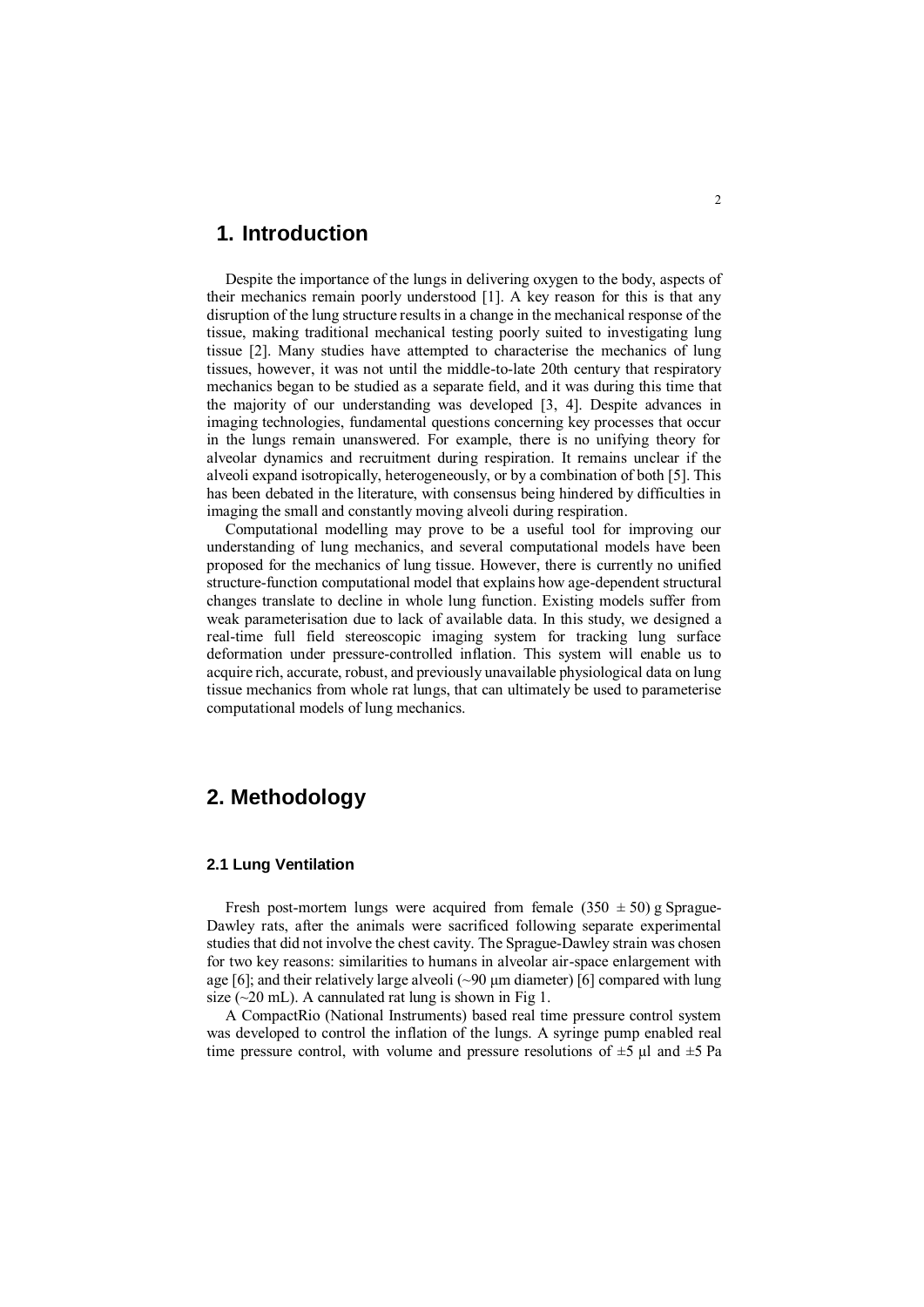respectively. A 100 ml glass syringe was mounted and actuated by a Physik Instrumente DC-Mike linear actuator that has an encoder resolution of 0.0592 µm.

During stereoscopic imaging of the lungs, images were captured at regular intervals corresponding to increments/decrements in pressure of 15 Pa. Fig 2 shows the pressure-volume (PV) loops from the stereoscopic measurement of the lung lobe. The imaged inflation cycle (red in Fig 2) shows three cycles between 2000 Pa and 3000 Pa. The PV loops between 2000 Pa and 3000 Pa are approximately linear, with a small amount of hysteresis visible between 2800 Pa and 3000 Pa. There was an increase in lung volume of 0.2 mL across the three loops, when comparing the volumes at 2000 Pa.



**Fig 1.** Inflated left lung lobe held at 3000 Pa, in a Petri dish full of phosphate buffered saline solution and cannulated with a plastic 16 Gauge blunted needle.



**Fig 2.** Left, PV loops from two full range inflations and an imaging cycle of three PV loops from 2000 Pa to 3000 Pa and back. Arrows depict the direction of increasing time. Right, expanded view of the three PV loops used for imaging.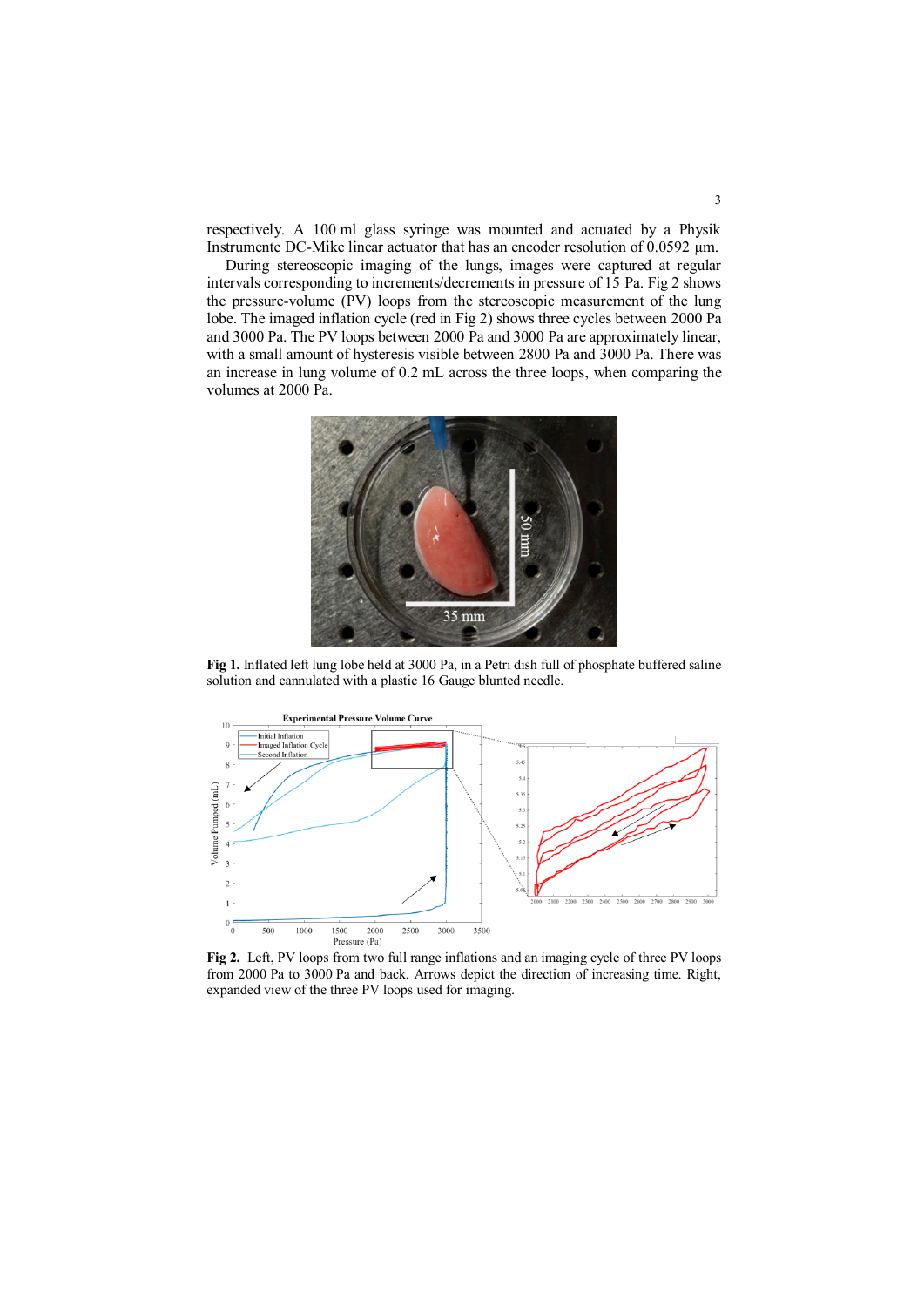### **2.2 Lung Surface Imaging**

A 12 camera full field stereoscope was designed and built in-house to enable imaging of the surface displacement of the lung during pressure-controlled inflation. FLIR BlackflyS monochrome cameras that feature a SONY IMX250 sensor were selected for imaging the lung due to their high quantum efficiency and high signal to noise ratio (4760 signal to noise ratio or 73 dB dynamic range). The sensors had a 2448 pixel  $\times$  2048 pixel resolution (5.0 MP) with a 3.45 µm pixel size and were capable of imaging at 75 frames per second. The control code for these cameras was written in LabView (National Instruments), enabling data from all 12 cameras to be saved concurrently.

To ensure accurate 3D reconstruction of the imaged objects, the cameras were calibrated to find their intrinsic and extrinsic parameters, and the mounting of the cameras was designed for rigidity, to ensure that the cameras remain fixed relative to one another. The design and construction of this stereo system has been described previously for eight cameras [7]. Several modifications have been made since this was previously reported and are presented in the following sections.

#### **2.2.2 Stereo Rig Construction**

A rigid camera frame was designed in Solidworks. To ensure sufficient rigidity between the cameras, the geometry of the camera frame was designed as a regular octahedron, as shown in Fig 3. To ensure consistent lighting, eight high-power 1270 lm LED Engin LZ1-10R200 light emitting diodes were used with diffusers to ensure even lighting and to reduce noise in the camera images. Image acquisition from the cameras was performed in LabVIEW and the cameras were synchronized using a hardware trigger from the pressure control FPGA. This enabled images to be triggered, based on changes in pressure.



**Fig 3.** Frame constructed for performing full-field imaging of the lung surface during pressure-controlled inflation experiments. Left shows a CAD rendering of the stereo rig, Right shows the physical rig.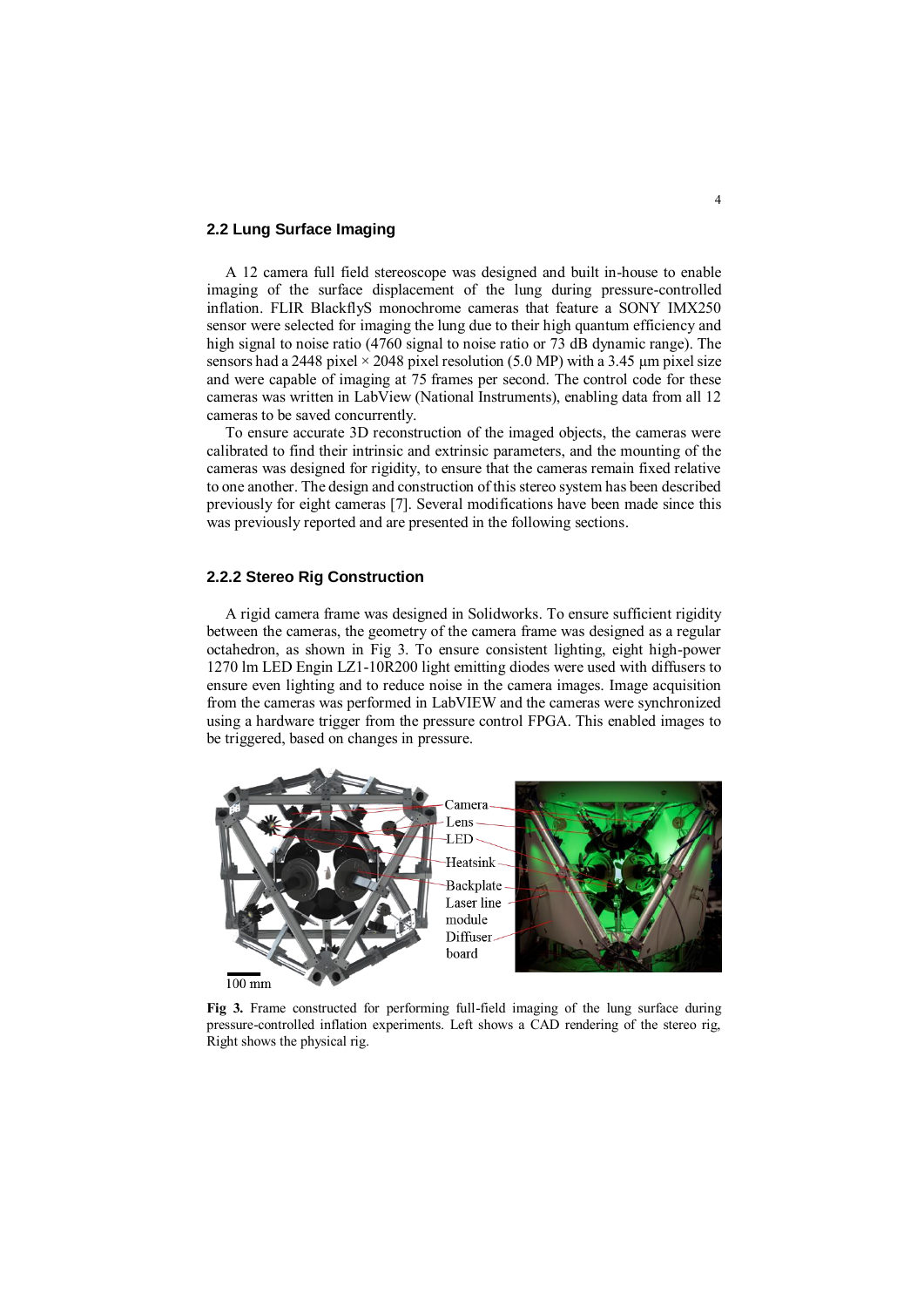Lungs were dissected from the rats *en bloc*, with the heart and trachea attached. The heart and right lobes were removed, leaving the left lobe and a length of bronchus for cannulation. After cannulation of the lungs onto a blunted needle, they were attached to the syringe pump system. This enabled the initial inflation of the lungs from their collapsed state. The lungs were inflated to a pressure of 3000 Pa and held at that pressure until fully inflated. After a full inflation/deflation cycle, the lungs were bathed in phosphate buffered saline (PBS) to ensure that they remained hydrated. Post hydration, the lungs were mounted into the centre of the stereo camera system.

#### **2.2.3 Stereo Rig Calibration**

Camera calibration is necessary to achieve high accuracy imaging and 3D reconstruction. The accuracy of any 3D measurement made with a stereo imaging system depends, in part, on the accuracy of the calibration of the stereo cameras. The process of calibrating a camera system is a complex problem, which grows in complexity with every additional camera. The calibration method used in this study was developed by HajiRassouliha *et al* [8] using a checkerboard calibration template. This has been described by HajiRassouliha *et al* in [8] for cameras where all cameras could see the same calibration template. In this study, we extended the calibration approach to allow for calibration of all cameras in the stereo rig. This involved calibrating overlapping groups of four cameras, followed by an alignment of the calibrated cameras sets using a 3D triangular template with three white cellulose precision microspheres of a known diameter attached to each of its vertices. The diameters and spacing between spheres were identified using micro-CT imaging with a resolution of  $2.7 \mu m$ .

### **2.2.4 Initial Surface Reconstruction**

The first step in an inflation was to acquire images of the *ex vivo* lung while it was illuminated by a laser line, as depicted in Fig 4. Images including laser lines were acquired without LED illumination These data were used to generate an initial 3D reconstruction of the lung shape. This involved segmenting and fitting the laser lines on the lung lobe using piecewise cubic splines in each of the 2D images from each camera view. The pixel coordinates of these splines were triangulated into 3D space by determining their locations across multiple cameras using an intersecting ray approach, as described in [11], with the requirement that four rays intersect for a point to be considered valid. This resulted in a 3D point cloud which described the surface of the lung.

Immediately after laser line data acquisition, the lungs were cyclically inflated and deflated for imaging.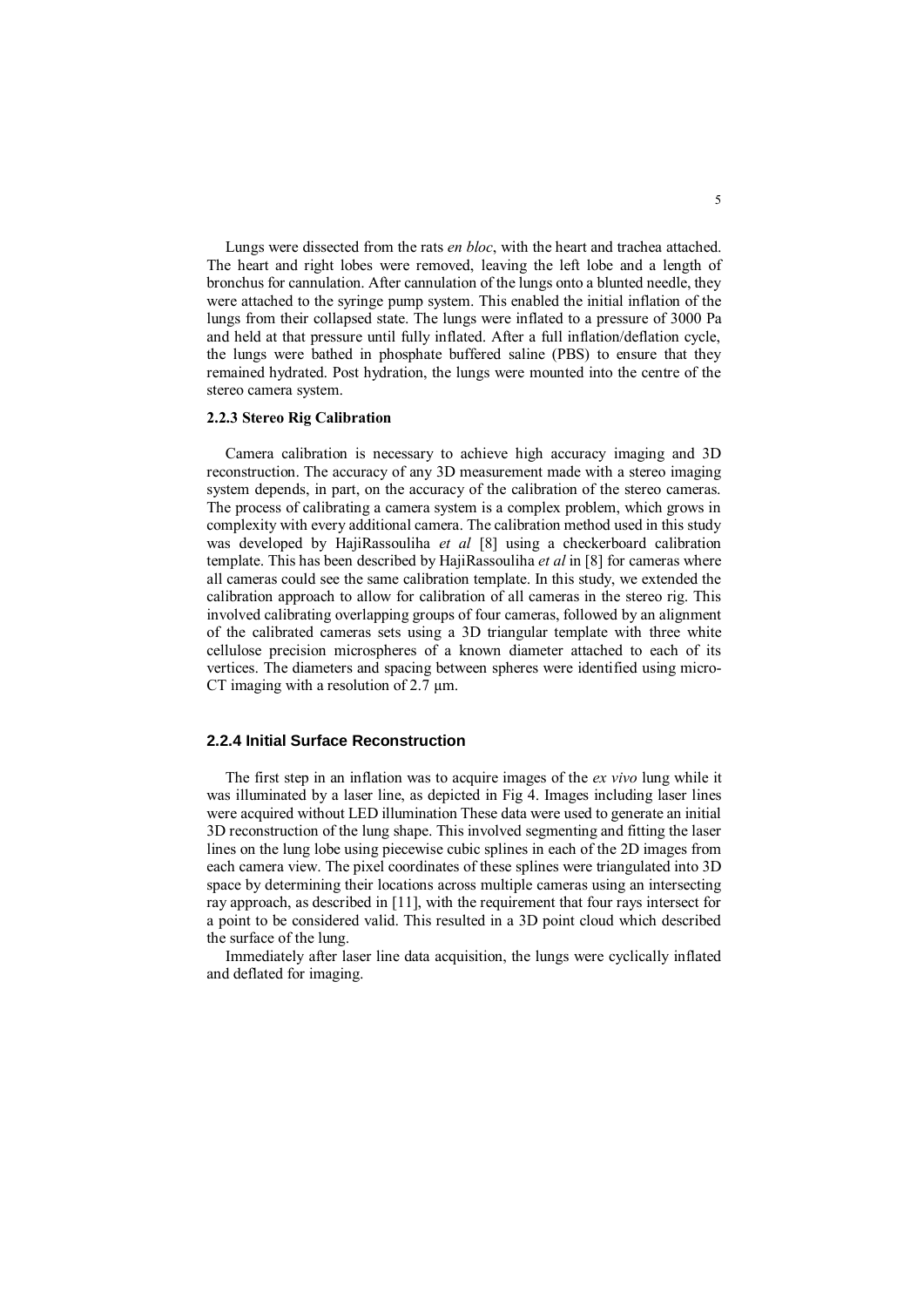

**Fig 4.** Examples of laser line images. The lungs were held at a fixed pressure while each line was acquired individually. In this data set, the lungs were held at 2000 Pa. Firstly, images of the lungs were taken at different levels of illuminations from LEDs, then 22 images were recorded of individual laser lines on the lungs.

## **2.3 Lung Fixing and Micro Computed Tomography (CT) Imaging**

To obtain an initial estimate of the 3D shape of the lungs, after stereoscopic imaging, lungs were fixed and imaged using a Bruker SkyScan 1272, micro-CT scanner at a pixel resolution of 25 µm. The lungs were fixed by inflating the lungs with 2.5 % glutaraldehyde buffered with phosphate buffered saline solution, up to a pressure of 2450 Pa (25 cmH2O). Tissue samples fixed in glutaraldehyde are extensively cross-linked, providing excellent ultrastructural stiffening that maintains the structure of the alveoli, enabling imaging with micro-CT [9]. This process was carried out after stereoscopic imaging, as cross-linking reactions of glutaraldehyde are largely irreversible [10].

The lungs were held at the fixation pressure for 24 h. After 24 h the lungs were attached to a regulated air source, which maintained an even pressure of 2450 Pa  $(25 \text{ cmH}_2\text{O})$  to air dry the fixed lungs. The result of this process was a dried lung lobe, with no living tissues, and with the structural proteins cross-linked to maintain the lung structures. An example of this can be seen in Fig 5.

The micro-CT image of the lung lobe, shown in Fig 5, enabled the creation of a mesh of the lung lobe. This process started with thresholding of the 2D images to create binary masks. Any holes in the masks were corrected manually. An ITKbased marching cubes algorithm was then implemented to convert each binary mask into a 3D isosurface, which was converted into a point cloud that represented the surface of the lungs from the micro-CT data. While some discrepancies were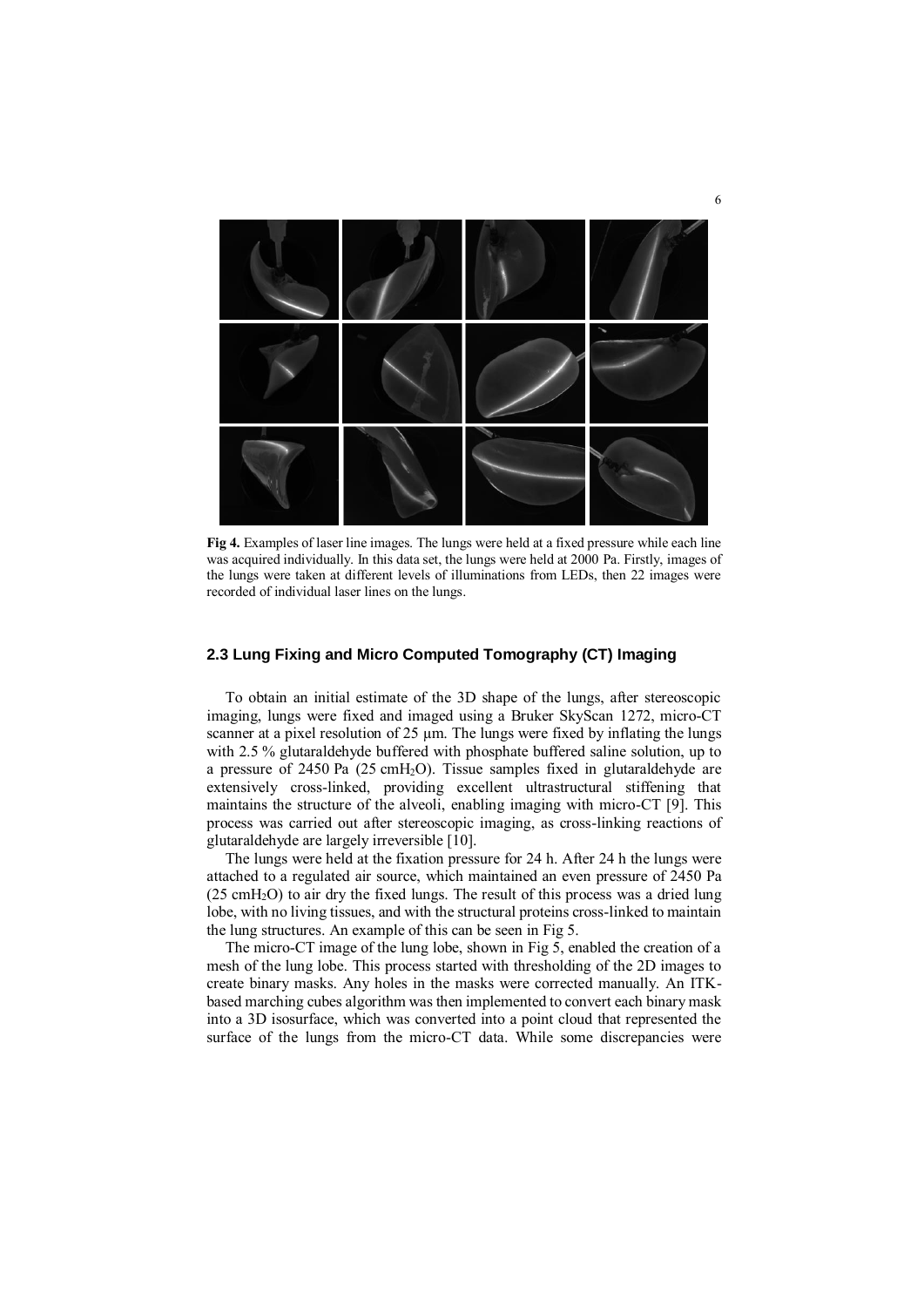introduced by the cross-linking procedure and shrinkage during the air-drying process, the mesh of the fixed lung generated from micro CT imaging provided a close approximation to the shape of the unfixed lung.



**Fig 5.** Left, Micro-CT of the fixed lung lobe. Right, view of fixed speckled lung from a single camera.

## **2.4 Improving Lung Surface Reconstruction and Tracking Motion**

The dense point cloud created from the segmented micro-CT data described in Section 2.3 was aligned to the sparsely reconstructed laser line data acquired from the stereo rig described in Section 2.2.4 using a coherent point drift algorithm to rigidly translate, rotate, and scale the point cloud.

A quadratic Lagrange surface mesh was fitted to the aligned micro-CT point cloud using the fitting algorithms in GIAS2 [12], which minimises the weighted sum of the projections of the point cloud onto the surface. The result of this procedure was an initial surface mesh that was aligned with the position of the stereo-imaged lung, as shown in Fig 6.



**Fig 6.** Fresh lung meshes. Laser line points are white. The micro-CT point cloud is green, and the quadratic patch Lagrange patch is gold to black.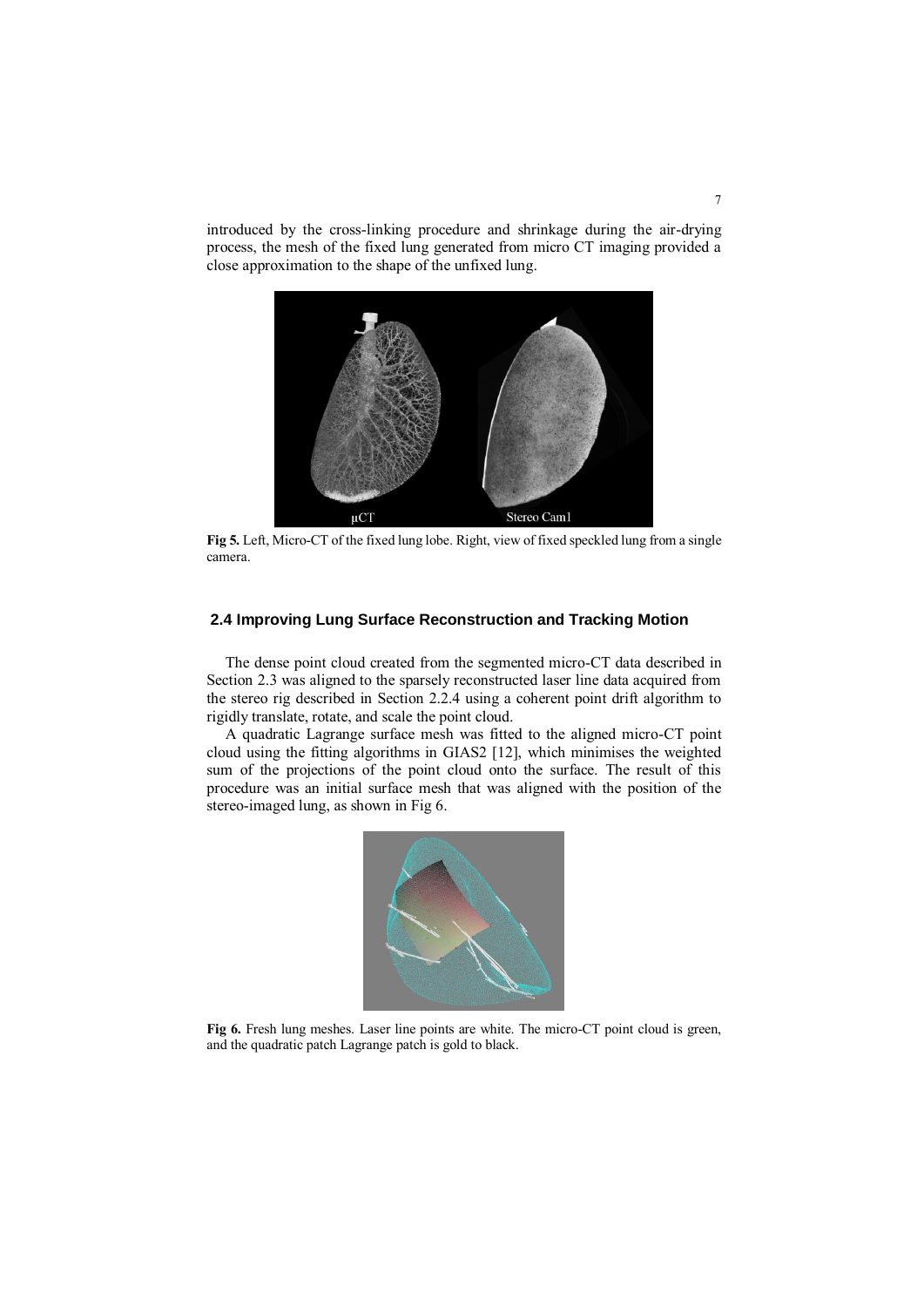A model-based reconstruction approach was then used to improve upon the initial reconstruction, by mapping texture information across camera views to generate a dense set of corresponding 3D points on the lung surface [11]. In this case, the micro-CT surface mesh was used as a prior model to aid reconstruction of the lung surface. This involved projecting pixels from a reference camera (in this case, Camera 1) onto the quadratic Lagrange micro CT surface mesh. These points were then backprojected to another camera's sensor (in this case, Camera 2) and resampled to generate a new image, which closely resembled the real view from Camera 2. Cross-correlation techniques were then used to identify corresponding points between the resampled image and the real image from Camera 2. These corresponding points were then triangulated to generate a 3D reconstruction of the surface. This operation requires knowledge of the positions of the cameras, which were found during the camera calibration procedure.

The lung surface was reconstructed in this manner at the same inflation pressure used for fixing the lung. The motion of the lung surface during subsequent inflation pressure steps was tracked by performing 2D cross-correlation of the reconstructed corresponding points across the images acquired from each individual camera. These tracked image points were then triangulated to provide a 3D surface reconstruction at each of the inflation pressures.

### **3 Results**

#### **3.1 Tracking of Intrinsic Features**

One of the primary concerns with reconstructing and tracking the motion of the fresh lung lobes was the lack of surface texture. To test the ability of the 2D subpixel image registration code [13] to track the intrinsic features of the fresh lung lobe, tracking was performed on a single camera view of a lung across several pressure steps, as shown in Fig 7.



**Fig 7**. Single camera tracking of the intrinsic features of a left lung lobe. The pressure difference between the reference image and tracked image is shown in the top left.

Confidence thresholds [13] were set to remove points that did not have a strong correlation peak. Fig 7 illustrates that the subpixel image registration method is capable of tracking intrinsic features on the surface of the fresh lung. Failure of the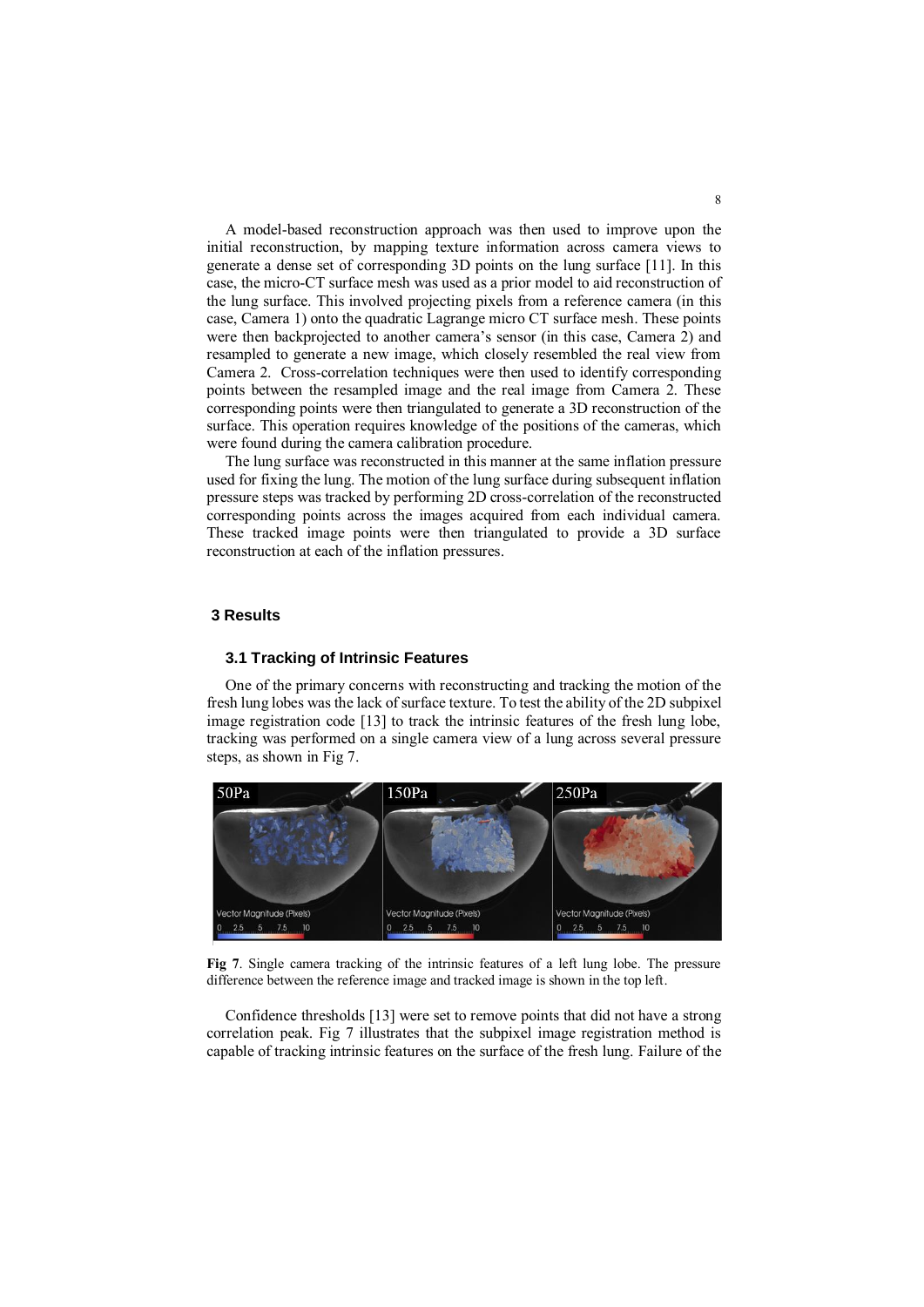2D subpixel image registration algorithm would result in no or randomly oriented vectors being returned. The patchy, non-uniform pattern visible in Fig 7 is a result of the single camera tracking not having sufficient data to capture the displacements of the complex 3D surface of the lung.

### **3.1 3D Reconstruction Results**

To test that reconstruction was effective on fresh lung, a region of interest (ROI) on the back of the lung, which had few specular reflections, was selected, as can be seen in Fig 8.



**Fig 8.** Region of interest for a reference camera selected on fresh lung. In the reference state the lung was inflated to 2069 Pa.

The model-based reconstruction approach described in Section 2.4 was then applied to determine corresponding points with the region of interest across the other cameras in the rig that could see the same region. For the selected ROI, two other cameras could see the same region. The resulting set of corresponding points were then triangulated to find their 3D locations, as seen in Fig 9.

The 3D locations of these points were then tracked across a range of inflation pressures. This resulted in a 3D deformation field, such as that seen in Fig 9 and Fig 10.



**Fig 9**. Reconstructed lung surface points displayed as spheres, coloured by displacement magnitude, viewed from three angles to display the surface curvature*.*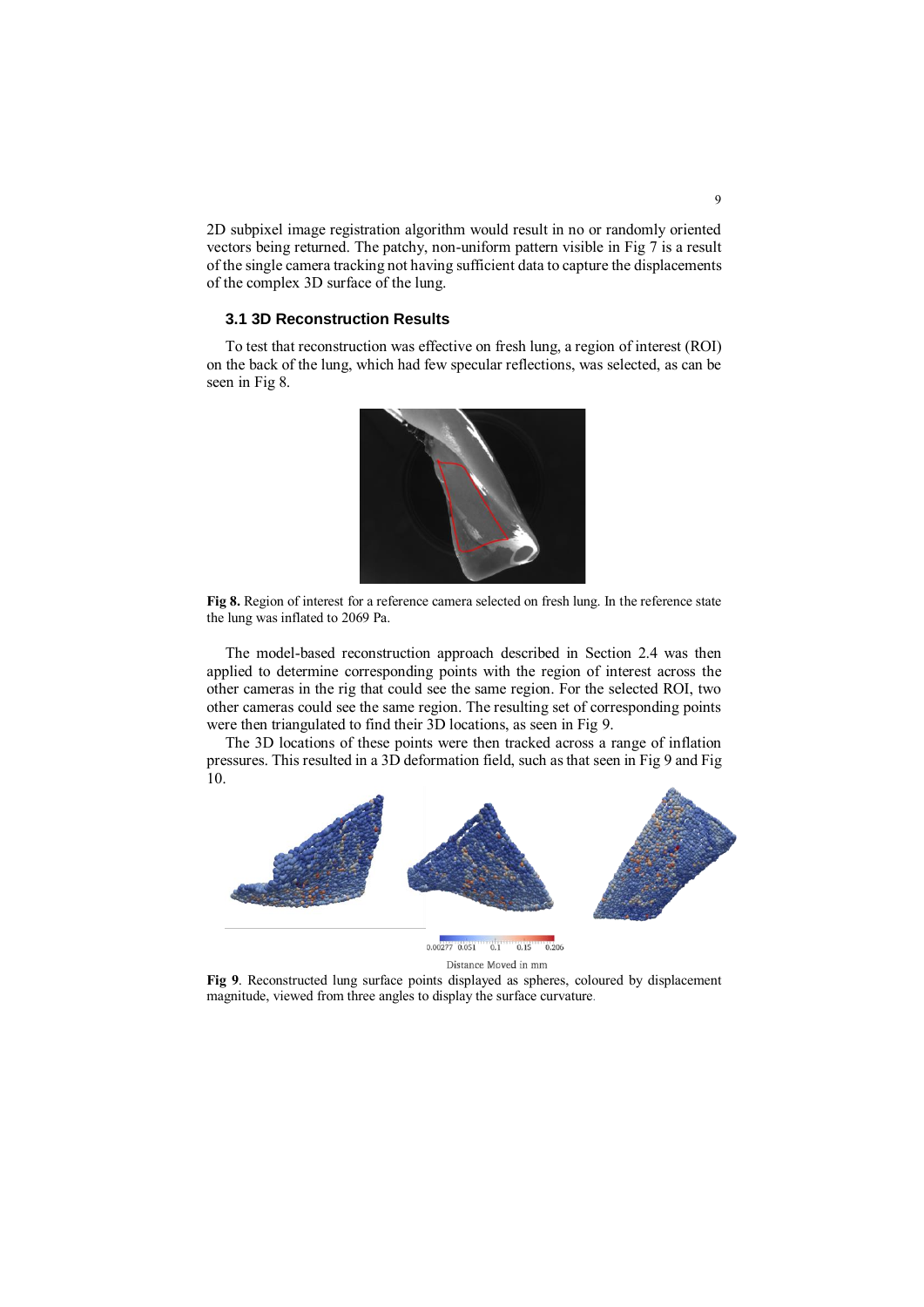

**Fig 10.** 3D location of the fresh lung surface tracked during inflation. The first frame is shown overlaid on the quadratic Lagrange mesh.

The 3D reconstruction of the fresh lung enabled tracking of the motion of the lung as a result of pressure increases. In this study, the fresh lung was tracked across a pressure change of 317 Pa. Over this range, the mean magnitude of the 3D motion (0.525 mm) was computed by determining the Euclidean distances between point positions at each pressure. Areas of non-uniformities in the displacement vectors are likely due failure to identify corresponding points across the three cameras. Spurious vectors could be eliminated by adjusting the cross-correlation confidence thresholds to be appropriate for 3D tracking.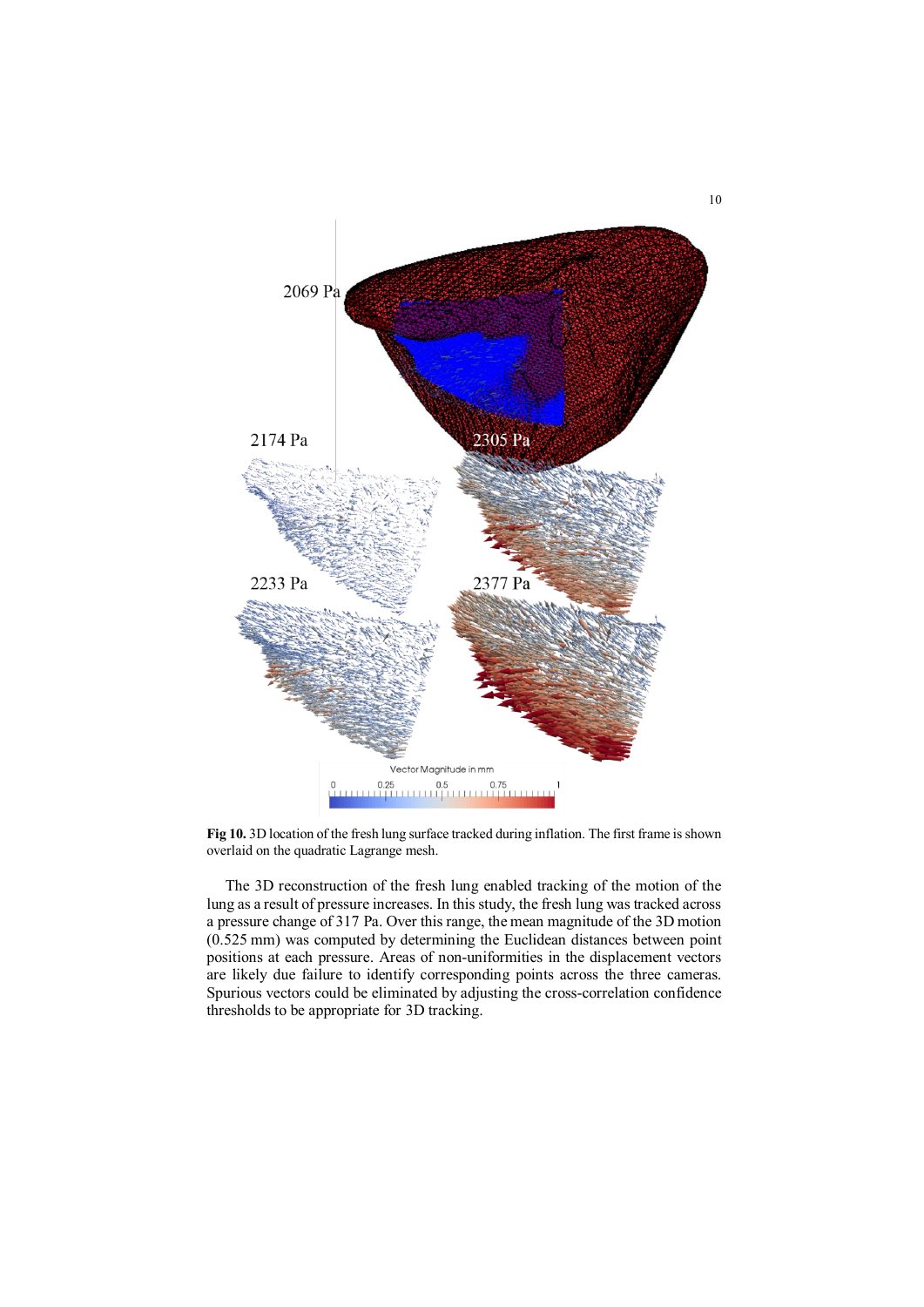## **4. Summary**

This paper presents a pipeline for the reconstruction and tracking of the 3D motion of the *ex vivo*, intact, left lobe of a rat lung, as a result of changes in pressure. Model-based 3D reconstruction of the lungs enabled corresponding points to be found between camera views of the fresh lungs. From these, the 3D shape of a patch of the imaged lung could be determined.

The 3D reconstruction of the fresh lung patch in this study was completed with three cameras across 21 pressure steps, encompassing a total pressure change of 317 Pa. The 317 Pa pressure increase resulted in the total mean magnitude of the motion of the lung being 525.7 um.

This study shows that the 3D reconstruction of the surface of the lungs, using only intrinsic features, is a viable approach to determine 3D shape. A prior 3D mesh was generated from a micro-CT reconstruction of a fixed lung. This mesh was aligned with sparse stereoscopic points identified using a combination of laser line identification and boundary identification on the fresh lung in the stereo-imaging rig. It was shown in this study that a combination of laser line and boundary point identification was sufficient to align the stereoscopic data with the mesh. A modelbased reconstruction approach was then used to map texture information across camera views to generate a dense set of corresponding 3D points on the lung surface.

The reconstruction in this study focused on using three cameras to reconstruct a patch of the lung. This demonstrated the feasibility of using such a pipeline for the reconstruction and tracking of fresh lung tissue across a range of pressures without the need for additional surface markers.

The pipeline presented in this chapter represents the first stereoscopic imaging of *ex vivo* lungs. In addition, this work provides the first 3D tracking of the surface motion of the lungs using only intrinsic features.

As part of future work, we aim to extend the reconstruction to the whole lung, making use of all 12 cameras. This will enable 3D tracking of whole lung motion. From this, it will be possible to determine the volume change in the lung as a result of changes in pressure. This will, in turn, enable the assessment of the accuracy of the reconstruction, as volume change in the inflation system is directly measured. Future studies will apply these methods of measuring 3D deformations to identify and model the constitutive properties of the intact lung tissue.

## **Acknowledgments**

The authors are grateful for financial support from the Royal Society of New Zealand Marsden Fund, the Medical Technologies Centre of Research Excellence, and the Auckland Bioengineering Institute.